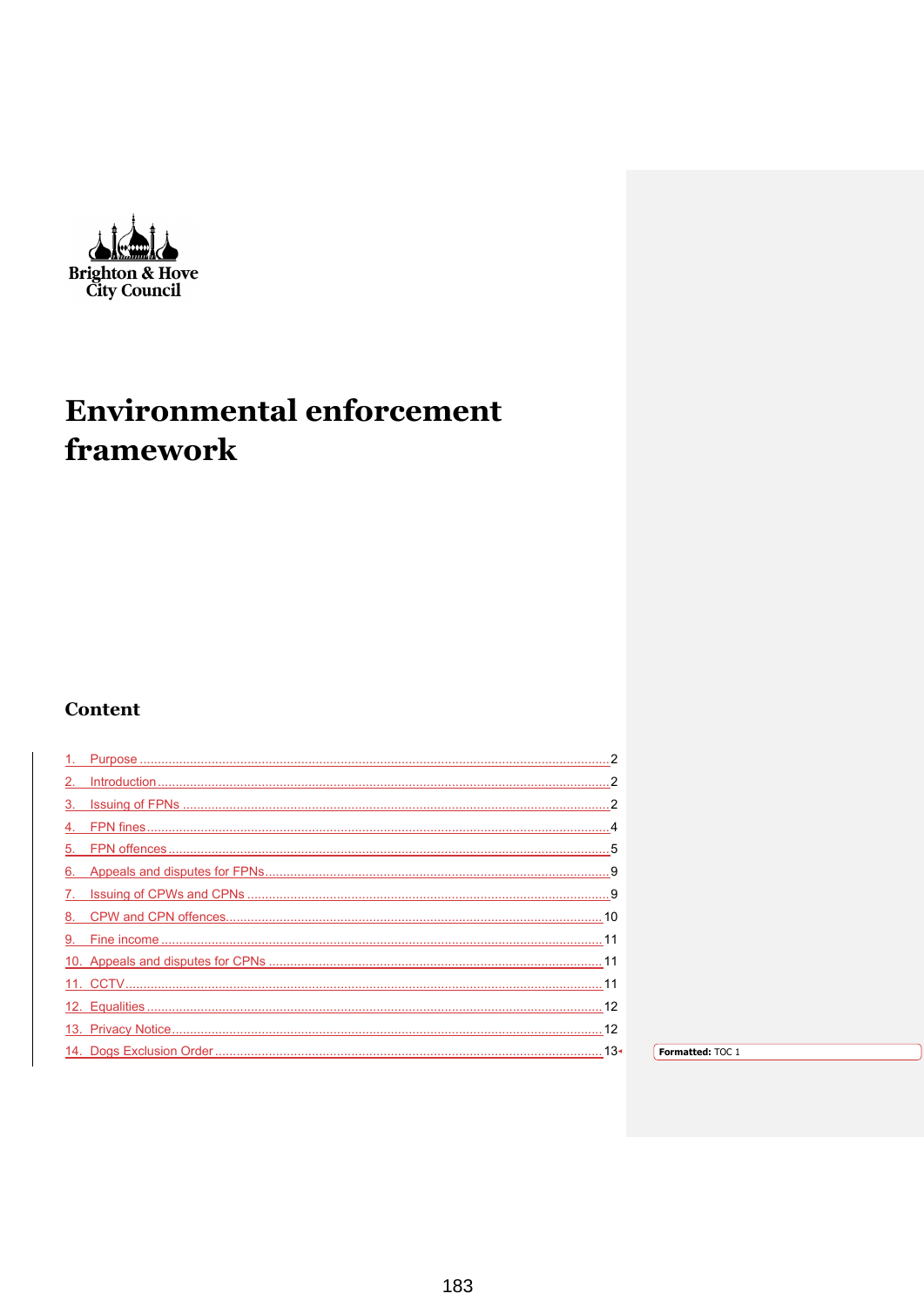## <span id="page-1-0"></span>**1. Purpose**

The purpose of the Environmental Enforcement Framework is to address anti-social and illegal behaviour to improve the environment and minimise waste clean-up and disposal costs.

Environmental enforcement is delivered by authorised Environmental Enforcement Officers patrolling Brighton & Hove. Enforcement action includes the issuing of Fixed Penalty Notices (FPNs), Community Protection Warnings (CPWs), Community Protection Notices (CPNs) and court orders.

This Framework sets out the standards that will be applied when issuing FPNs, CPWs and CPNs for environmental offences and what residents, businesses, and visitors can expect from Brighton & Hove City Council.

# <span id="page-1-1"></span>**2. Introduction**

Brighton & Hove City Council is committed to combatting fly tipping and littering and ensuring the city remains attractive and enjoyable for all those living and working here as well as those visiting the area.

The council will take a fair and proportionate approach to issuing fines for environmental offences to ensure that those spoiling the environment for others are made accountable for their actions.

The council will issue FPNs, CPWs and CPNs to enforce environmental crimes under the following legislation:

- Sections 33, 34, 47, 47ZA, 88 and 94b-94B of the Environmental Protection Act 1990
- Section 43 of the Anti-Social Behaviour Act 2003 Sections 55 to 67 of the Fouling of Land by Dogs, Clean Neighbourhoods and Environmental Act 2005.
- Section 43, 67 and 68 of the Anti-Social Behaviour, Crime and Policing Act 2014

The council will issue FPNs, CPWs and CPNs on all council-owned land, including, but not limited to, the beach, seafront, parks, open spaces, pavements and the highway.

FPNs provide a quick, visible and effective way of dealing with low-level straightforward environmental crimes, and an alternative to prosecution.

This Framework complements the Highways Policy and the Delegated Powers assigned to Field Officers, which both deal with other areas of environmental enforcement.

# <span id="page-1-2"></span>**3. Issuing of FPNs**

All FPNs will be issued in line with government guidance: <https://www.gov.uk/government/publications/code-of-practice-on-litter-and-refuse>

Details about when a FPN would and would not be issued are detailed below.

## **When a FPN will be issued**

Page **2** of **14**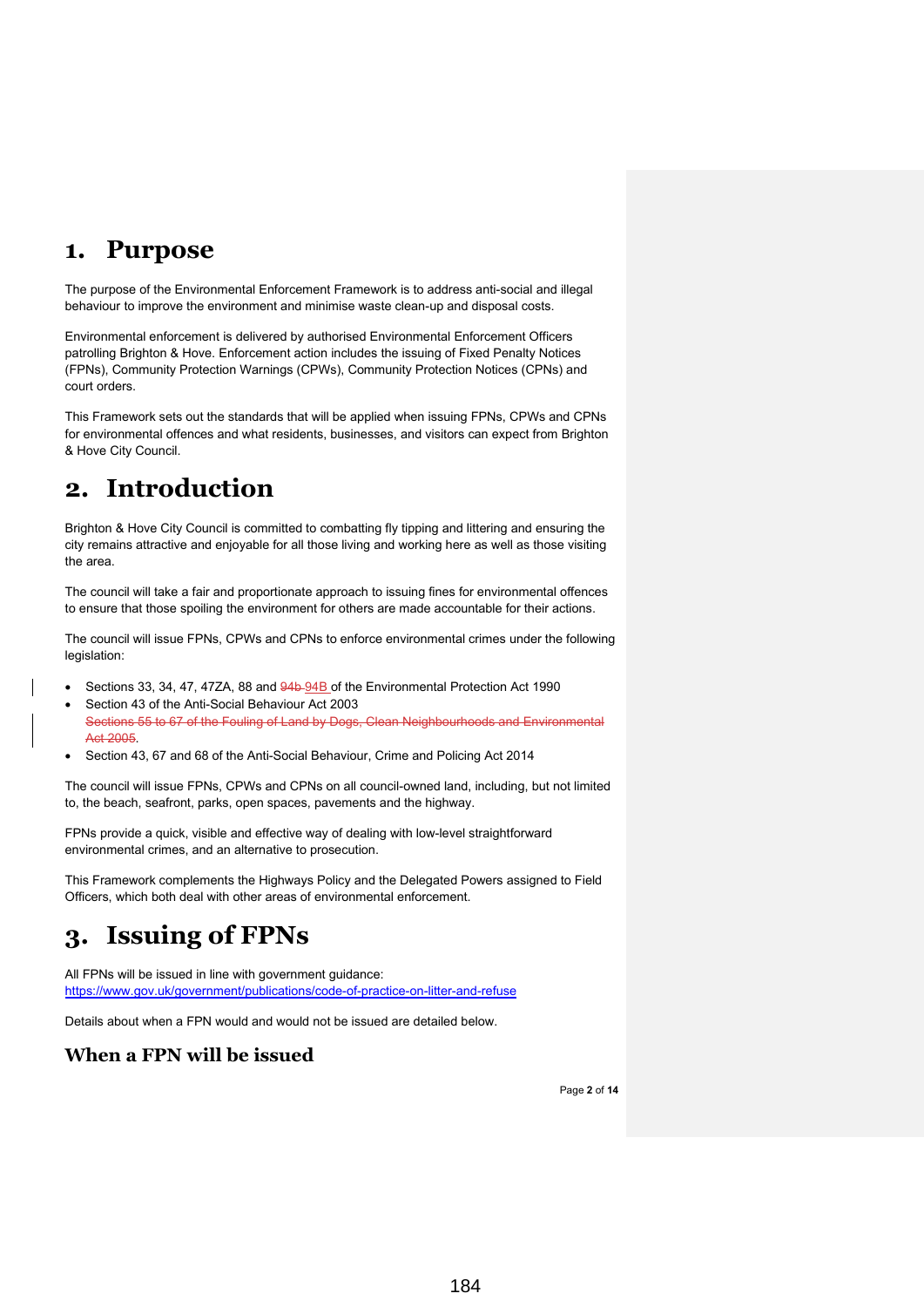A FPN will only be issued when all of the following apply:

- an offence has been committed (see section 5)
- a FPN is a proportionate response
- there is evidence to support prosecution if the offender does not pay the FPN
- the offender understands why the FPN is being issued
- the Environmental Enforcement Officer believes that the name and address offered by the offender are correct

## **When a FPN will not be issued**

A FPN will not be issued if any of the following apply:

### **If there is no criminal liability**

- the person in question is exempt, e.g. a blind person whose dog has fouled in an area where a dog control order applies
- the offender is a child under the age of 10, when the child's parents or guardian may be informed

### **If enforcement action is inappropriate or would be disproportionate for the offence**

- it is not in the public interest to do so
- the offender is vulnerable; for example, someone who is a rough sleeper or suffers from a mental impediment; this list is not exhaustive

### **If prosecution is more suitable**

- the offence is major, e.g. deliberate smashing of glass, racist graffiti, or where an extensive quantity of waste is fly tipped or where the content of the waste is hazardous.
- the offence is committed by a persistent offender
- the offender is violent or aggressive

In these cases, evidence will be referred to officers in City Environment to determine whether the case should be referred to council's legal team.

### **If littering is done accidentally**

• accidental: for example, something falls out of someone's pocket (as opposed to intentional where, for example, litter is dropped and the offender walks away, including the discarding of cigarettes).

Where there is doubt over intent, the Environmental Enforcement Officer will challenge the offender, stating they have seen them drop something and ask them to pick it up. Should the person refuse to pick up the litter, they may be issued with an FPN.

### **About issuing fines**

The FPN gives the alleged offender an opportunity to avoid prosecution by payment of the penalty. An FPN is therefore only issued where there is adequate evidence to support a prosecution, if a notice is not paid.

Page **3** of **14**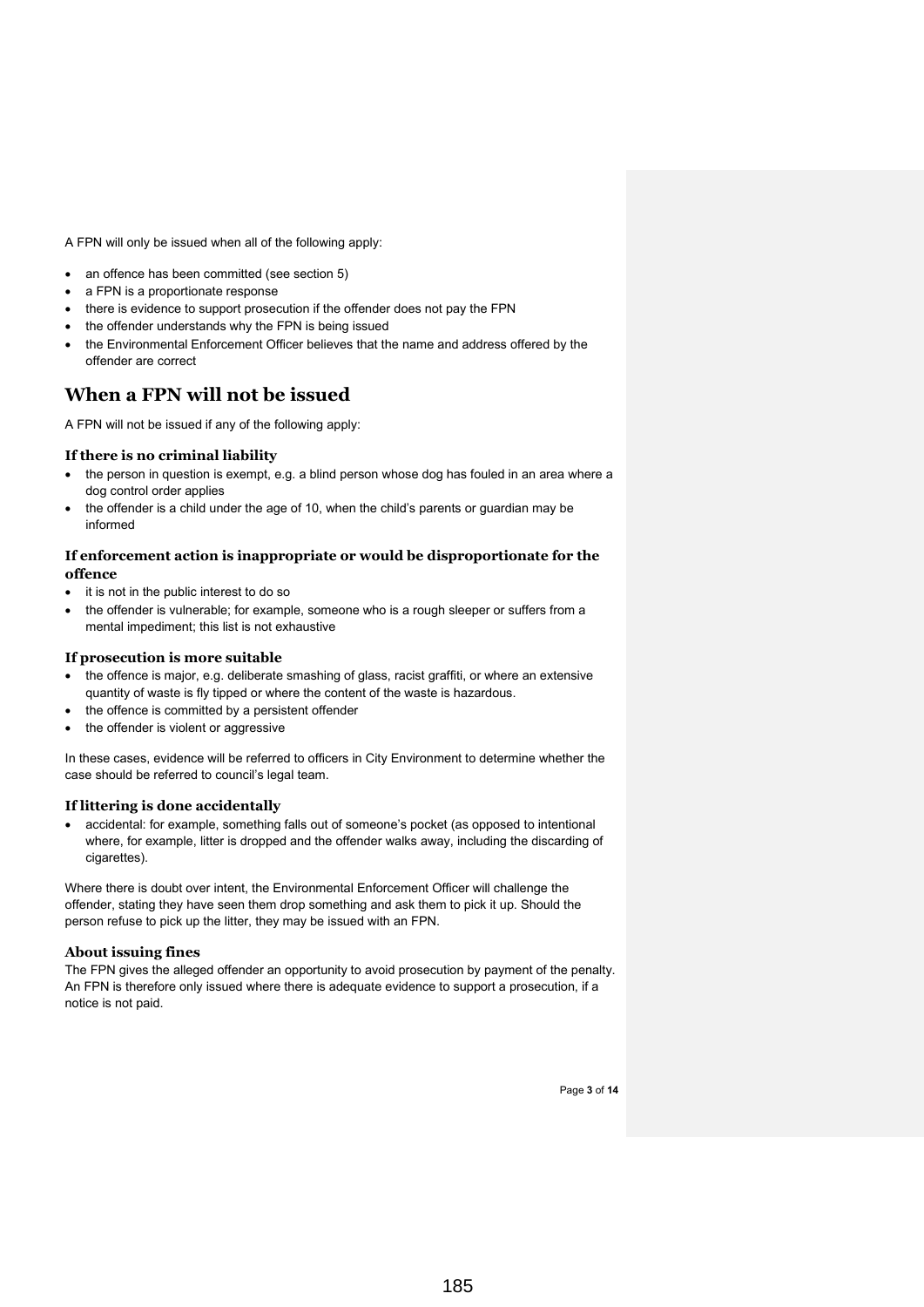FPNs will not be issued to under 18s but if an Environmental Enforcement Officer witnesses an under 18 committing an environmental offence, they will have an informal discussion with them about it and may write to their parent or guardian.

Officers will have sufficient training and understanding of Brighton & Hove City Council's Environmental Enforcement Framework and their area of work to ensure a consistent approach to their duties. Environmental Enforcement Officers will carry identification picture cards at all times whilst on duty. An Environmental Enforcement Officer will never take payment for FPNs. Information about how to pay is included on the FPN.

# <span id="page-3-0"></span>**4. FPN fines**

FPN fines are as follows:

| <b>Offence</b>                                                                                                   | <b>BHCC</b> penalty | <b>BHCC early payment</b> |
|------------------------------------------------------------------------------------------------------------------|---------------------|---------------------------|
| Littering                                                                                                        | £150                | £110                      |
| Littering from vehicles                                                                                          | £150                | £110                      |
| Spitting, urinating or defecating                                                                                | £150                | N/A                       |
| Dog fouling                                                                                                      | £80                 | N/A                       |
| Dogs on leads                                                                                                    | £80                 | N/A                       |
| Dogs on lead by direction                                                                                        | £80                 | N/A                       |
| Dogs in dog exclusion zone                                                                                       | £80                 | N/A                       |
| Graffiti                                                                                                         | £150                | N/A                       |
| Fly posting                                                                                                      | £150                | N/A                       |
| Unauthorised flyering                                                                                            | £150                | N/A                       |
| Industrial and commercial<br>waste receptacle offence                                                            | £110                | N/A                       |
| Residential fly-tipping                                                                                          | £400                | N/A                       |
| Disposing of commercial waste<br>illegally                                                                       | £400                | N/A                       |
| Failure to produce a Waste<br>Transfer Note or Duty of Care<br>Certificate or non-compliance<br>with Certificate | £300                | N/A                       |

Fines are set in line with DEFRA guidance: [https://www.gov.uk/government/publications/code-of](https://www.gov.uk/government/publications/code-of-practice-on-litter-and-refuse)[practice-on-litter-and-refuse](https://www.gov.uk/government/publications/code-of-practice-on-litter-and-refuse)

The fine for littering is £150 with an early payment discount reducing it to £110, if it is paid within 10 days.

Page **4** of **14**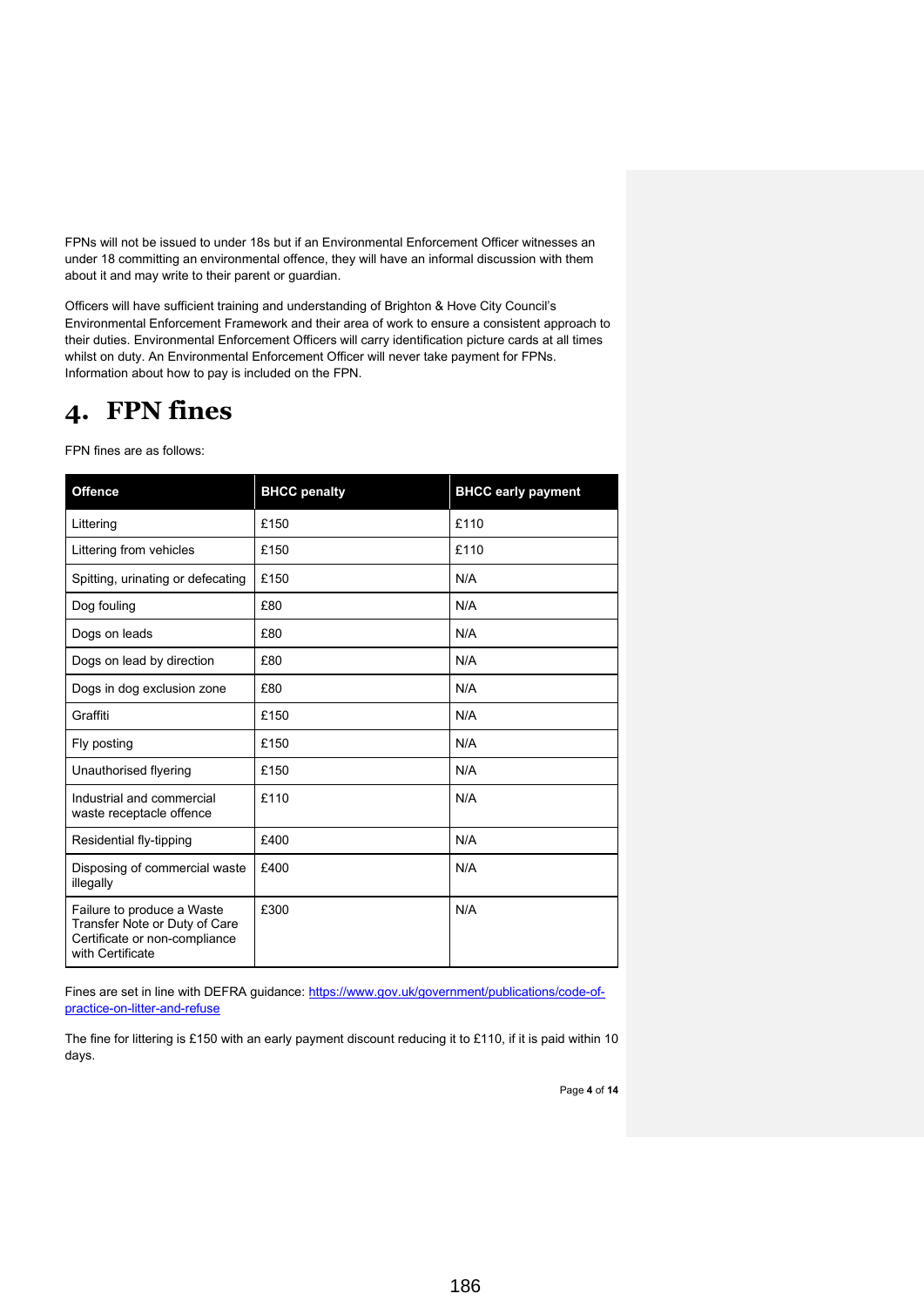There are no early payment discounts for other offences because Brighton & Hove City Council is talking a hard stance on these offences with the penalty set accordingly.

The cost of FPNs will be reviewed annually to enable Brighton & Hove City Council to target particular environmental offences when needed and ensure appropriate costs of the service are met. Payment of an FPN in instalments is not possible.

# <span id="page-4-0"></span>**5. FPN offences**

FPNs will be issued in a fair and proportional manner so those who are spoiling the environment for others are made accountable.

## **Littering**

Littering is an offence under section 87 of the Environmental Protection Act 1990. The act states that an offence is committed if anything is dropped, thrown, left or deposited that causes defacement, in any place open to the air that the public have access to with or without payment. This includes any deposit on land or water and the statutory definition of litter specifically includes cigarette butts and chewing gum.

When issuing FPNs for littering, a distinction will be made between intentional littering and accidental littering:

- Intentional: for example, litter is dropped and the offender walks away, including the discarding of cigarettes
- Accidental: for example, something falls out of someone's pocket.

Where littering is considered to be accidental (with no intent to drop litter) an FPN will not be issued.

## **Littering from vehicles**

Littering from vehicles is an offence under section 87 of the Environmental Protection Act 1990. As with general littering, littering from vehicles is a nuisance and is detrimental to the environment. Vehicle owners are responsible for ensuring whoever is travelling in their vehicle does not litter from the vehicle. FPNs for littering from vehicles will be issued to registered vehicle owners when the person who actually littered cannot be identified. In cases where the registered vehicle owner is fined, the FPN must be issued within 35 days of the alleged offence.

## **Spitting, urinating and defecating**

FPNs for spitting, urinating and defecating are issued under section 87 of the Environmental Protection Act 1990.

Spitting, urinating and defecating in public places are anti-social habits and can have a number of health implications. An FPN will be issued when spitting, urinating or defecating occurs on public surfaces, roads, pavements or streets.

Page **5** of **14**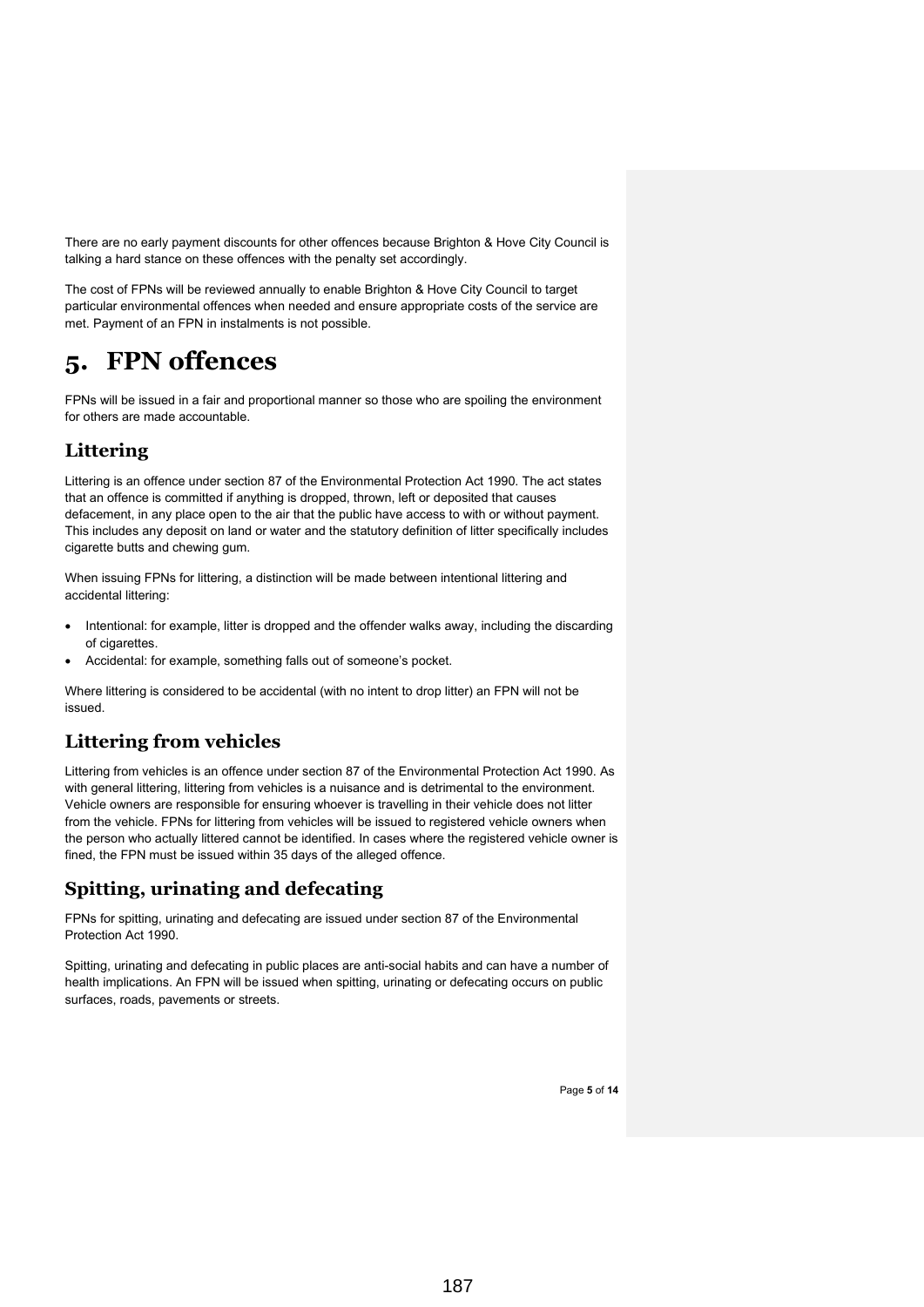## **Dog fouling, dogs on leads, dogs on lead by direction and dogs in dog exclusion zones**

FPNs for Dog Control Order offences are issued under section 68 of the Anti-Social Behaviour, Crime and Policing Act 2014.

Dog control offences have an impact on the city and the communities within in. FPNs for dog control offences will be issued to enforce responsible dog ownership and reduce the issues relating to dogs running loose and causing as nuisance to others, as well as reduce the potential health implications associated with dog fouling.

The Fouling of Land by Dogs Order makes it an offence for a person in charge of a dog to fail to remove faeces from the land.The Dogs on Leads Order makes it an offence for a person in charge of a dog to fail to ensure that a dog is kept on a lead on relevant land.

The Dogs on Lead by Direction Order makes it an offence for a person in charge of a dog to fail to put that dog on a lead under the direction of an authorised officer on relevant land.

The Dog Exclusion Order makes it an offence for a person in charge of a dog to permit the dog to enter or remain on any land to which the Order applies. The land to which this Order applies is detailed in Section 14.

Assistant Dogs are exempt from Dog Control Orders.

### **Graffiti**

FPNs for graffiti are issued under section 43 of the Anti-Social Behaviour Act 2003.

Graffiti is classed as criminal damage and defined as any informal or illegal marks, drawings or paintings that have been deliberately made by anyone on any physical element in the outdoor environment. Graffiti is difficult and costly to remove.

Before issuing a FPN for graffiti, the Environmental Enforcement Officer will speak to the owner of the building to ascertain whether permission has been granted to graffiti the physical element question.

City Environment will work with the Safer Communities Team to ensure that enforcement action does not impact on any legally created graffiti art and does not contradict the Graffiti Reduction Strategy.

## **Fly posting**

FPNs for fly posting are issued under section 43 of the Anti-Social Behaviour Act 2003.

Fly posting is putting up posters or stickers on properties, lamp posts, telephone boxes or other structures on the street such without consent from the owner.

Examples of this are:

- Sticking posters onto boarded up shops advertising a gig
- Attaching a poster to a lamp post advertising a business

Page **6** of **14**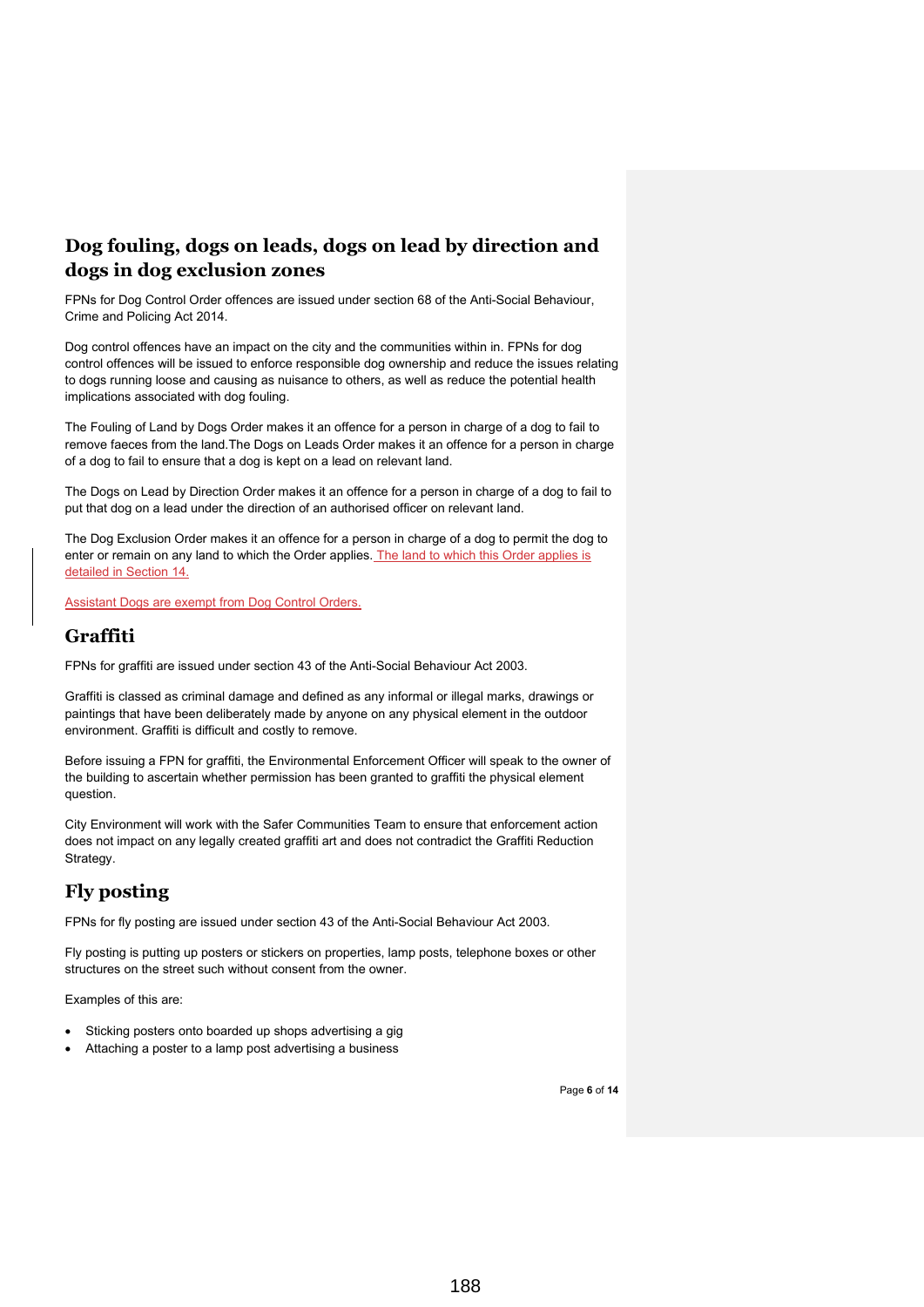Putting stickers onto road signs showing political statements

## **Unauthorised flyering**

FPNs for unauthorised flyering are issued under section 94b of the Environmental Protection Act 1990.

Flyering can cause lots of litter and Brighton & Hove City Council restricts where and when free flyers can be distributed. This includes printed materials to advertise things like events, businesses or product promotions.

Anyone wishing to distribute free printed material within a designated area must apply for a flyering licence from the council. The flyering licence covers the cost of the extra work required to clear the additional litter generated as some people will just drop flyers on the floor.

Any person distributing matter by or on behalf of a charity or for political or religious purposes are exempt from this rule. To reduce confusion, the council encourages charities to make an application. There will not be a charge for the licence in these cases.

FPNs for flyering without a license will be issued to the individual and not the organisation they are flyering for. One fine will be issued to each person distributing the flyers, regardless if a group is distributing the same flyers.

Flyering materials will be confiscated until the owners of the materials have arranged for a flyering licence.

Details about where a licence is required and how to apply for a flyering licence are available on the council's website: [www.brighton-hove.gov.uk/flyering](http://www.brighton-hove.gov.uk/flyering)

### **Industrial and commercial waste receptacle offences**

FPNs for receptacle offences are issued under sections 47 and S47ZA Environmental Protection Act 1990.

Businesses have a duty to ensure that their waste is stored, presented and disposed of in accordance with the waste Duty of Care. FPNs will be issued after a notice has been when the waste is likely to cause a nuisance or be detrimental to the amenities of the locality. This includes:

- Bins in time-banding zones (T-Zones) left on the pavement outside of agreed collection days and times (from 1 February 2022)
- Bins blocking the highway
- Bins with size, construction or maintenance issues

Businesses are also expected to label their waste receptacle with their business name. Failure to comply with a request to place a label on a receptable could result in a FPN being issued.

More details on businesses' waste management responsibilities are available on the Brighton & Hove City Council website: link TBC

Page **7** of **14**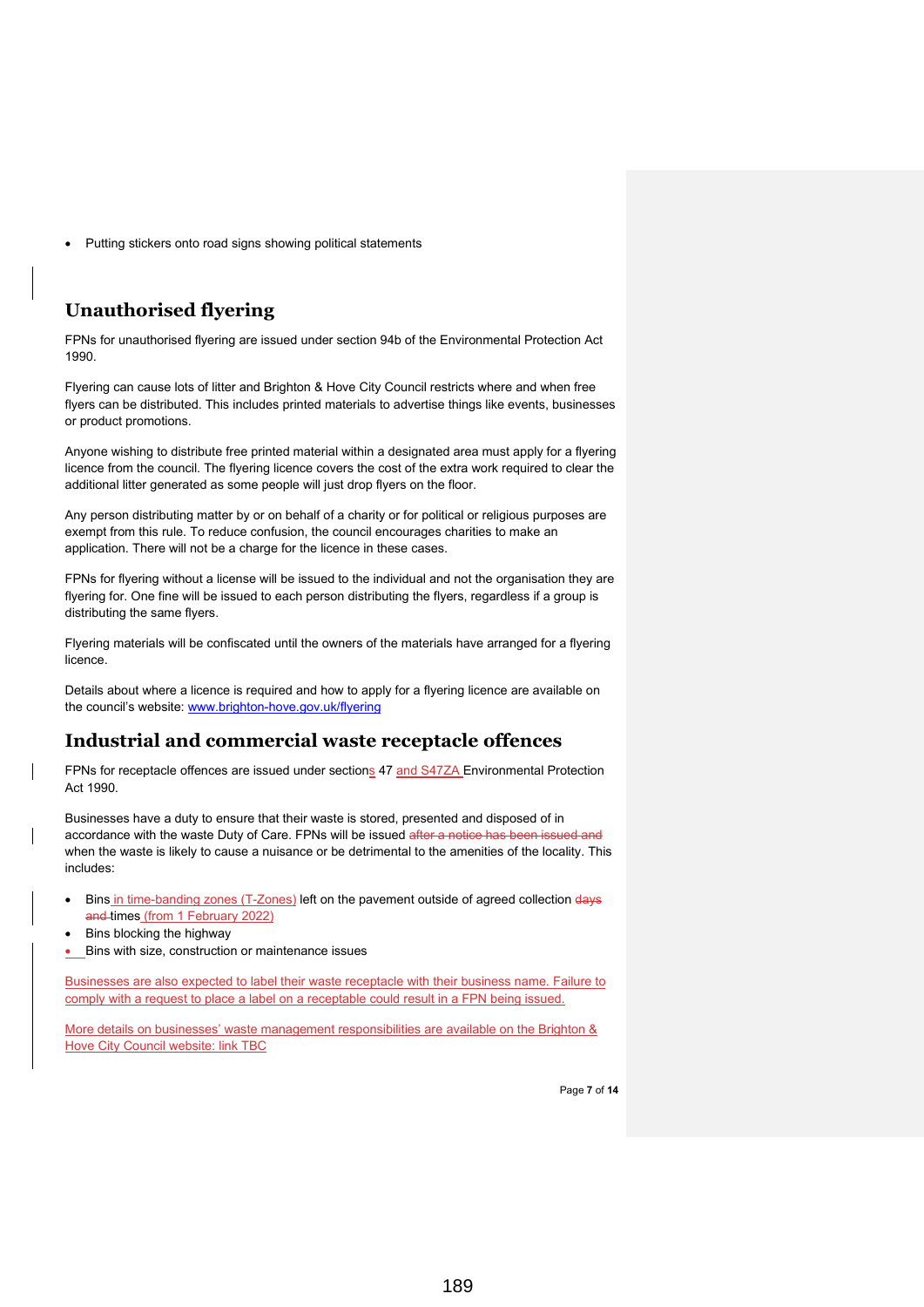## **Fly tipping**

FPNs for flytipping are issued under section 33 of the Environmental Protection Act 1990.

Flytipping is the illegal dumping of waste, items or materials. This includes anything from putting a TV on the pavement to dumping a van's contents in the countryside. Flytipping is unattractive, can cause obstructions and can lead to a build-up of other waste. The following are all examples of flytipping:

- Putting items, including furniture, electrical items and appliances on the public highway and on the pavement for others to pick up and reuse.
- Putting items including furniture, electrical items and appliances by communal refuse or recycling bins, wheelie bins, refuse areas, bring sites or litter bins. If a bin is full, items should be taken to the next nearest bin or taken home until there is capacity in a bin.
- Putting refuse into communal recycling bins.
- Putting bulky items in refuse or recycling bins.

If someone else flytips an individual's waste, the individual may still be held responsible.

Any company carrying or disposing of waste must have a waste carriers licence and individuals can check they have this through the Environment Agency's waste carrier's public register.

Unwanted items, such as electrical items, furniture, appliances etc. cannot be collected with normal household refuse and must be reused, recycled or disposed of in a legal and safe way. Options include:

- Keeping these goods on an individual's property and advertised through signs, newspapers or websites
- Using a company or charity that collects items for free
- Taking items to a Household Waste Recycling Site
- For a fee, using the council's bulky waste collection service.

More details are available on the Brighton & Hove City Council website: [www.brighton](http://www.brighton-hove.gov.uk/bulkywaste)[hove.gov.uk/bulkywaste](http://www.brighton-hove.gov.uk/bulkywaste) 

## **Disposing of commercial waste illegally**

FPNs for disposing of commercial waste illegally are issued under section 33 of the Environmental Protection Act 1990.

Any waste that comes from a commercial activity is business waste, including waste produced as a result of an individual running their business from home. Businesses cannot use domestic waste and recycling bins, and the collection of commercial waste is not covered by business rates.

Businesses are responsible for:

- All recycling and refuse they create
- Ensuring waste is stored and disposed of in a safe and legal way
- Using a registered waste contractor or a business waste site to dispose of their waste

Page **8** of **14**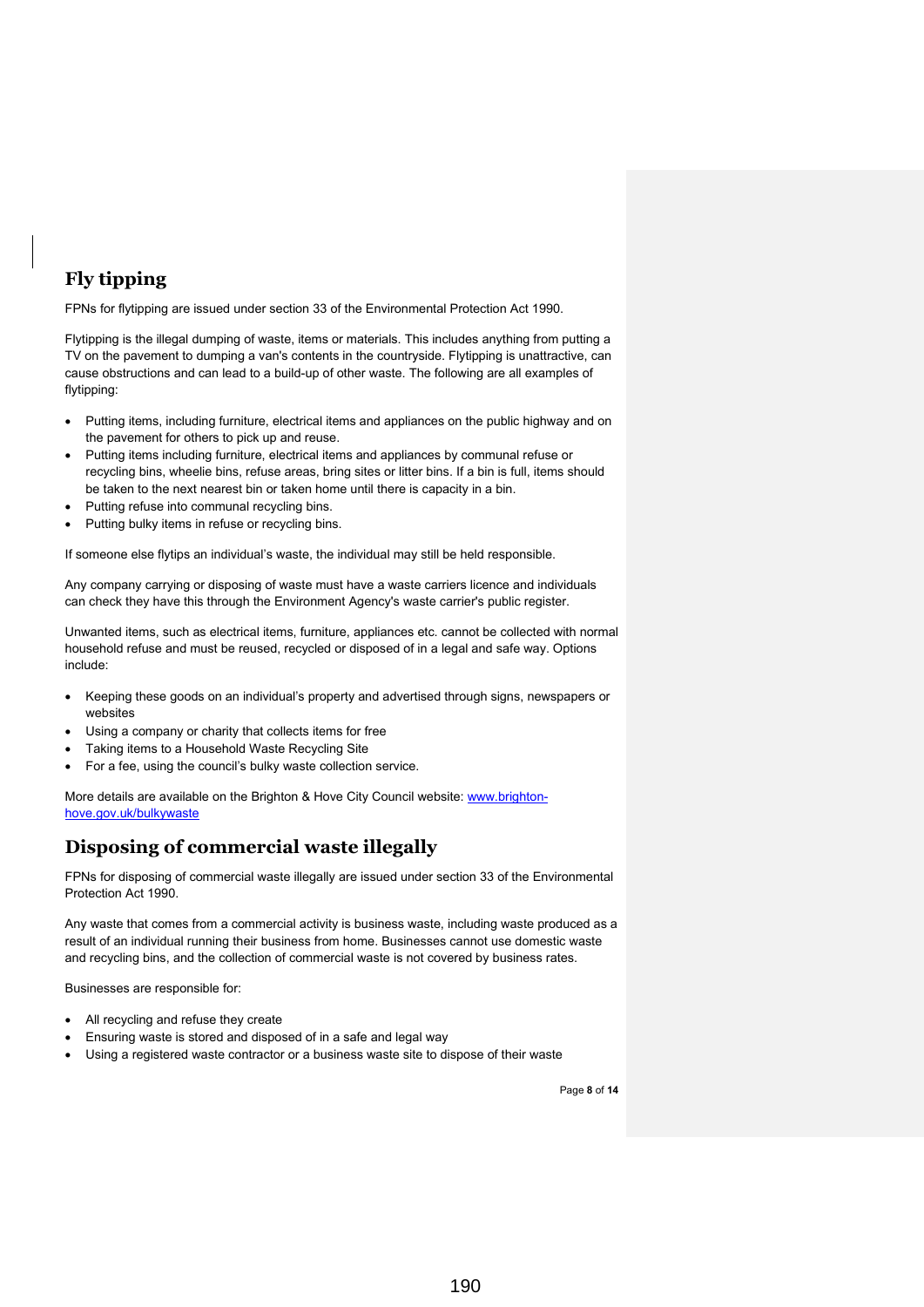• Avoiding any disruption to the public when storing and disposing of their waste.

Any business found to be not adhering to these responsibilities, may be issued with a FPN.

### **Failure to produce a Waste Transfer Note or Duty of Care Certificate or non-compliance with the Certificate**

FPNs for failure to produce a Waste Transfer Note or Duty of Care Certificate or noncompliance with the Certificate are issued under section 34 of the Environmental Protection Act 1990.

Businesses must have a registered waste carrier to collect and dispose of their waste. Businesses that have set up a waste collection with a registered waste contractor will receive a Duty of Care Certificate. This is proof that there are waste collection arrangements in place and it is being disposed of legally.

If a registered waste contractor does not supply a Duty of Care Certificate it may mean they are not registered. If this waste is then subsequently dumped or disposed of illegally, the business could be held responsible. For this reason, it is recommended that businesses check the waste contractor through the Environment Agency's waste carrier's public register.

If an Environmental Enforcement Officer requests a copy of a business's Duty of Care Certificate and the business is unable to provide one, the business will be given 14 days to produce a Duty of Care Certificate before an FPN is issued.

Environmental Enforcement Officers conduct regular checks across the city to make sure businesses have a Duty of Care Certificate. If a business does not have a legal method for disposing of waste, the business could receive a fine which could lead to prosecution.

Businesses have a duty to ensure that their waste is stored, presented and disposed of in accordance with the waste Duty of Care. FPNs will be issued when the waste is likely to cause a nuisance or be detrimental to the amenities of the locality, including overflowing bins meaning lids cannot be closed or side waste.

# <span id="page-8-0"></span>**6. Appeals and disputes for FPNs**

There is no formal right to appeal against an FPN. If an offender does not agree that an offence has been committed, then the matter will be dealt with through formal prosecution via the Magistrates courts. It will then be up to the court, on receiving evidence, to determine whether or not an offence was committed and therefore whether or not any penalty should be imposed.

If the offender believes an FPN has been issued incorrectly, they can put their complaint to City Environment in writing who will assess whether the correct procedure has been followed.

If City Environment has responded to a complaint about the way the FPN was issued to which the offender remains unsatisfied, the offender can raise a formal complaint with Brighton & Hove City Council by contacting [customerfeedback@brightonhove.gov.uk.](mailto:customerfeedback@brightonhove.gov.uk) Brighton & Hove City Council will investigate whether the FPN was issued in accordance with the appropriate procedures, the law and this framework.

# <span id="page-8-1"></span>**7. Issuing of CPWs and CPNs**

Page **9** of **14**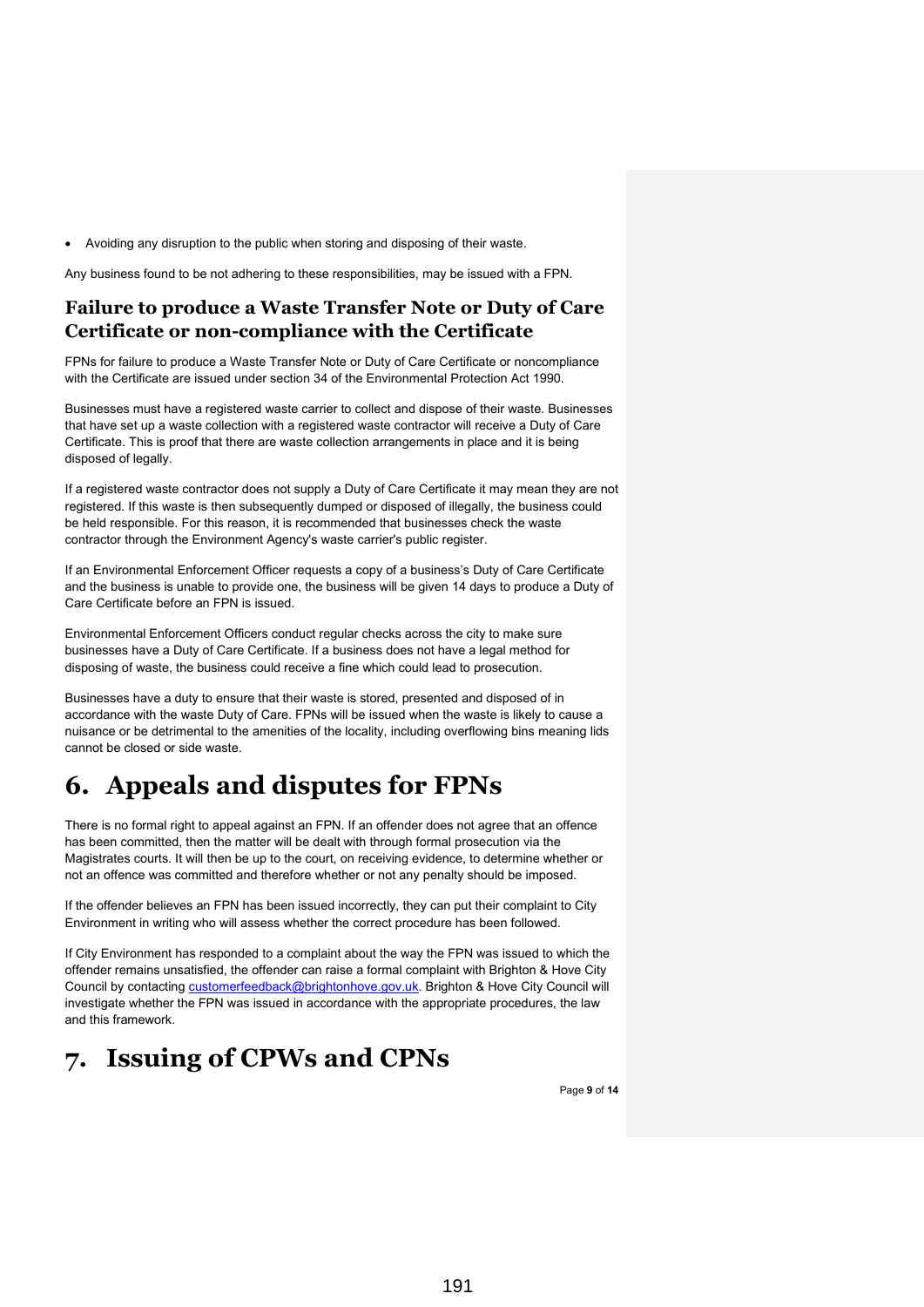The council can address offences which have a negative impact on a community's quality of life by issuing a CPW and serving a CPN in accordance with the Anti-Social Behaviour, Crime and Policing Act 2014. Any behaviour that is detrimental to a community's quality can result in a CPW and CPN.

A CPW can be issued to an individual aged 16 or over if an authorised person is satisfied that the behaviour:

- has a detrimental effect on the quality of life of those in the locality
- is unreasonable and
- is of a persistent nature

The CPW will be issued to an individual, business or organisation suspected of causing the problem. The CPW will detail the impact on the community and that the behaviour should cease, or the reasonable steps that need to be taken to ensure the problem does not occur again. The CPW will include the consequences of not addressing the behaviour and that a CPN will be issued.

If the behaviour persists, a CPN will be issued with the following requirements:

- to stop doing something specified and/or to do some specified action
- to take reasonable steps to achieve a specified result; this will be aimed at either preventing the effect of the unacceptable conduct continuing, or prevent the likelihood of it recurring

if a recipient of a CPN fails to comply with the requirement, the council may take action to ensure that the failure is remedied:

### **FPN**

A FPN may be issued if the recipient does not comply with the CPN requirements. If the FPN is not paid, this may result in a court order.

A FPN issued for non-compliance will be £100.

## **Remedial work**

An instruction to complete remedial work may be issued if the recipient does not comply with the CPN requirements. If the remedial work is not completed, this may result in a court order.

### **Court order**

If the FPN is not paid or the remedial work is not completed, a court order may be served. On conviction, this can result in a fine of up to £2,500 for individuals or £20,000 for businesses. The council will also look to recover costs.

## <span id="page-9-0"></span>**8. CPW and CPN offences**

A CPW may be issued to Statutory Undertakers, large businesses (over 250 employees) and small and medium sized enterprises (fewer than 250 employees) when the property owner does not follow the council's request for graffiti to be removed from a property.

A CPN may be issued when the recipient of a CPW fails to comply to the request of the CPW.

Page **10** of **14**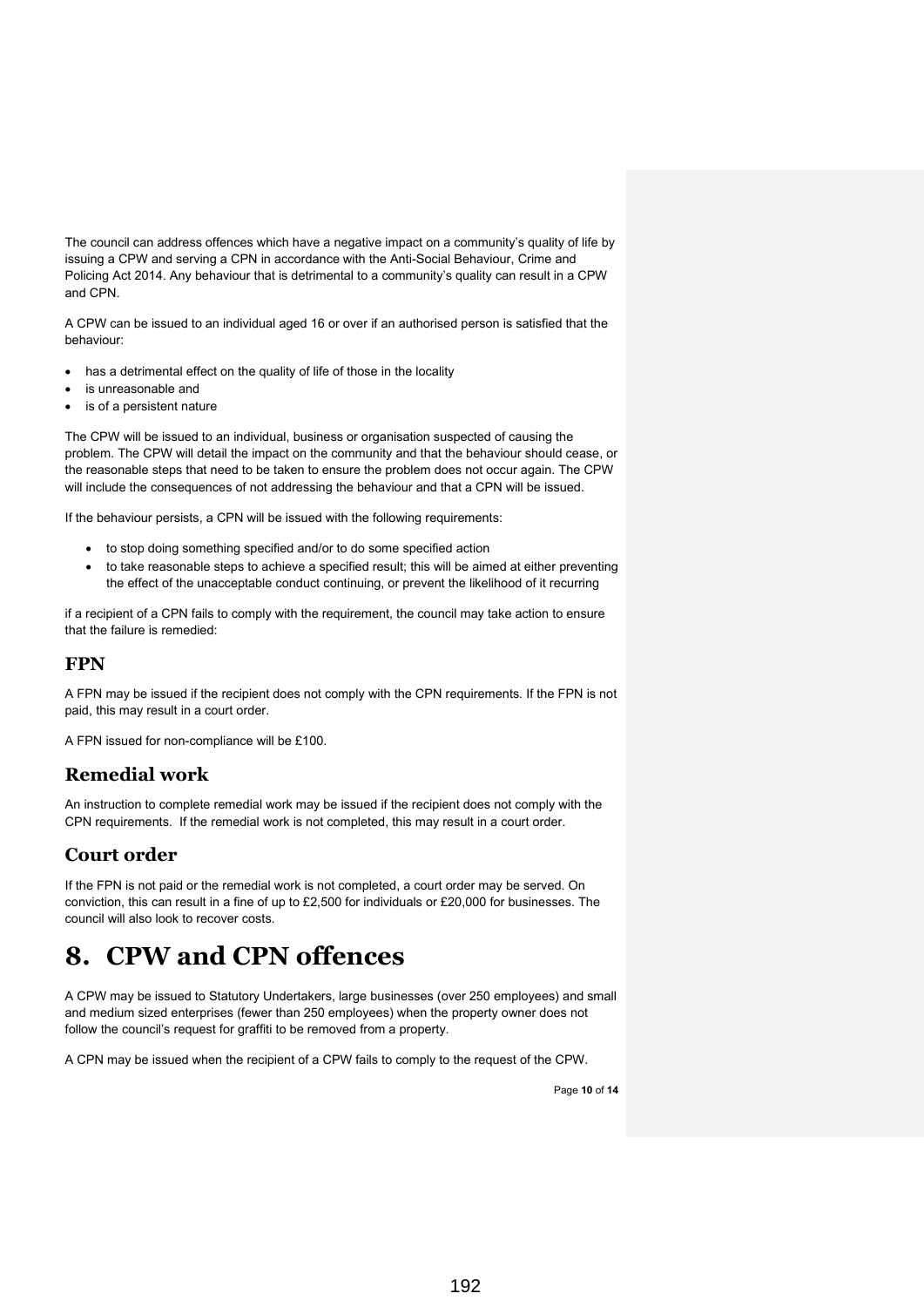# <span id="page-10-0"></span>**9. Fine income**

Income received from the issuing of FPNs is used for specific environmental purposes such as providing additional litter and dog bins and to fund environmental education for local schools.

# <span id="page-10-1"></span>**10.Appeals and disputes for CPNs**

Any person issued with a CPN may appeal against it by making a Complaint to a Magistrates' Court within 21 days of its issue. An appeal may be made on any of the following substantive grounds:

- the specified conduct did not take place;
- the conduct has not had a detrimental effect on the quality of life of those in the locality;
- the conduct was not of a persistent or continuing nature;
- the conduct is not unreasonable;
- the conduct is that which the person cannot reasonably be expected to control or affect.

Details of how to appeal and the time limit will be included in the CPN.

# <span id="page-10-2"></span>**11. CCTV**

CCTV and bodycam footage will be used as appropriate to obtain evidence of offences, taking into account the following legislation:

- The Data Protection Act 1998
- The Human Rights Act 1998
- The Regulation of Investigatory Powers Act 2000
- The Freedom of Information Act 2000
- The Equality Act 2010
- The Protection of Freedoms Act 2012

Authorised officers will adhere to the 12 guiding principles in the [Surveillance Camera Code of](https://www.gov.uk/government/publications/surveillance-camera-code-of-practice)  [Practice:](https://www.gov.uk/government/publications/surveillance-camera-code-of-practice)

- 1. Use of a surveillance camera system must always be for a specified purpose which is in pursuit of a legitimate aim and necessary to meet an identified pressing need.
- 2. The use of a surveillance camera system must take into account its effect on individuals and their privacy, with regular reviews to ensure its use remains justified.
- 3. There must be as much transparency in the use of a surveillance camera system as possible, including a published contact point for access to information and complaints.
- 4. There must be clear responsibility and accountability for all surveillance camera system activities including images and information collected, held and used.
- 5. Clear rules, policies and procedures must be in place before a surveillance camera system is used, and these must be communicated to all who need to comply with them.
- 6. No more images and information should be stored than that which is strictly required for the stated purpose of a surveillance camera system, and such images and information should be deleted once their purposes have been discharged.

Page **11** of **14**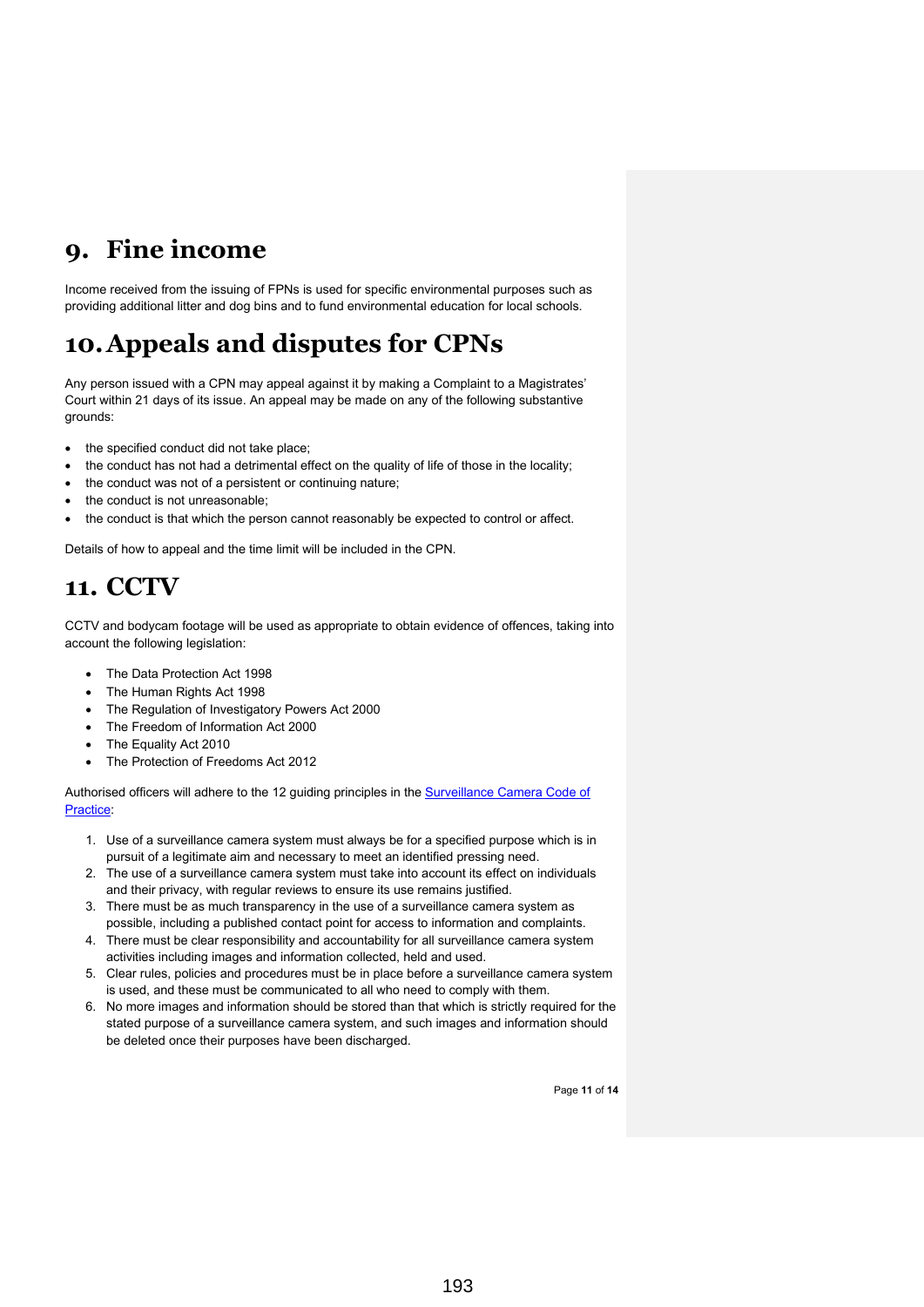- 7. Access to retained images and information should be restricted and there must be clearly defined rules on who can gain access and for what purpose such access is granted; the disclosure of images and information should only take place when it is necessary for such a purpose or for law enforcement purposes.
- 8. Surveillance camera system operators should consider any approved operational, technical and competency standards relevant to a system and its purpose and work to meet and maintain those standards.
- 9. Surveillance camera system images and information should be subject to appropriate security measures to safeguard against unauthorised access and use.
- 10. There should be effective review and audit mechanisms to ensure legal requirements, policies and standards are complied with in practice, and regular reports should be published.
- 11. When the use of a surveillance camera system is in pursuit of a legitimate aim, and there is a pressing need for its use, it should then be used in the most effective way to support public safety and law enforcement with the aim of processing images and information of evidential value.
- 12. Any information used to support a surveillance camera system which compares against a reference database for matching purposes should be accurate and kept up to date.

Authorised officers will be BTEC Level 2 trained via the CCTV Operator within the Private Security Industry standard.

# <span id="page-11-0"></span>**12. Equalities**

All authorised Environmental Enforcement Officers involved in environmental enforcement will be made aware of their responsibilities under the Equalities Act 2010 and in particular the Public Sector Equality Duty. They will be expected to have regard to the needs of vulnerable people and protected groups and to apply this Framework in a manner that is consistent, transparent and proportionate.

CCTV footage will be used as appropriate to obtain evidence of offences, taking into account the legislation listed in Section 11. Brighton & Hove City Council will ensure that all CCTV use for the purpose of tackling fly-tipping is consistent, transparent and proportionate, according to legal requirements, and aligned with our duties under the Equality Act 2010 and human rights legislation.

# <span id="page-11-1"></span>**13. Privacy Notice**

In order to process FPNs, CPWs and CPNs, Brighton & Hove City Council collects, stores and processes personal information. The privacy notice that explains what information is collected and how it is used is available at: [https://www.brighton-hove.gov.uk/content/about](https://www.brighton-hove.gov.uk/content/about-website/service-privacy-notices/fixed-penalty-notices-environmental-offences-service)[website/service-privacy-notices/fixed-penalty-notices-environmental-offences-service.](https://www.brighton-hove.gov.uk/content/about-website/service-privacy-notices/fixed-penalty-notices-environmental-offences-service)

In order to issue FPNs, for fly-tipping and other environmental offences, Brighton & Hove City Council collects, store and processes information from CCTV cameras and ANPR technology. The privacy notice that explains what information is collected and how it is used is available at: [https://www.brighton-hove.gov.uk/content/about-website/service-privacy-notices/environmental](https://www.brighton-hove.gov.uk/content/about-website/service-privacy-notices/environmental-enforcement-cctv-privacy-notice)[enforcement-cctv-privacy-notice.](https://www.brighton-hove.gov.uk/content/about-website/service-privacy-notices/environmental-enforcement-cctv-privacy-notice)

Page **12** of **14**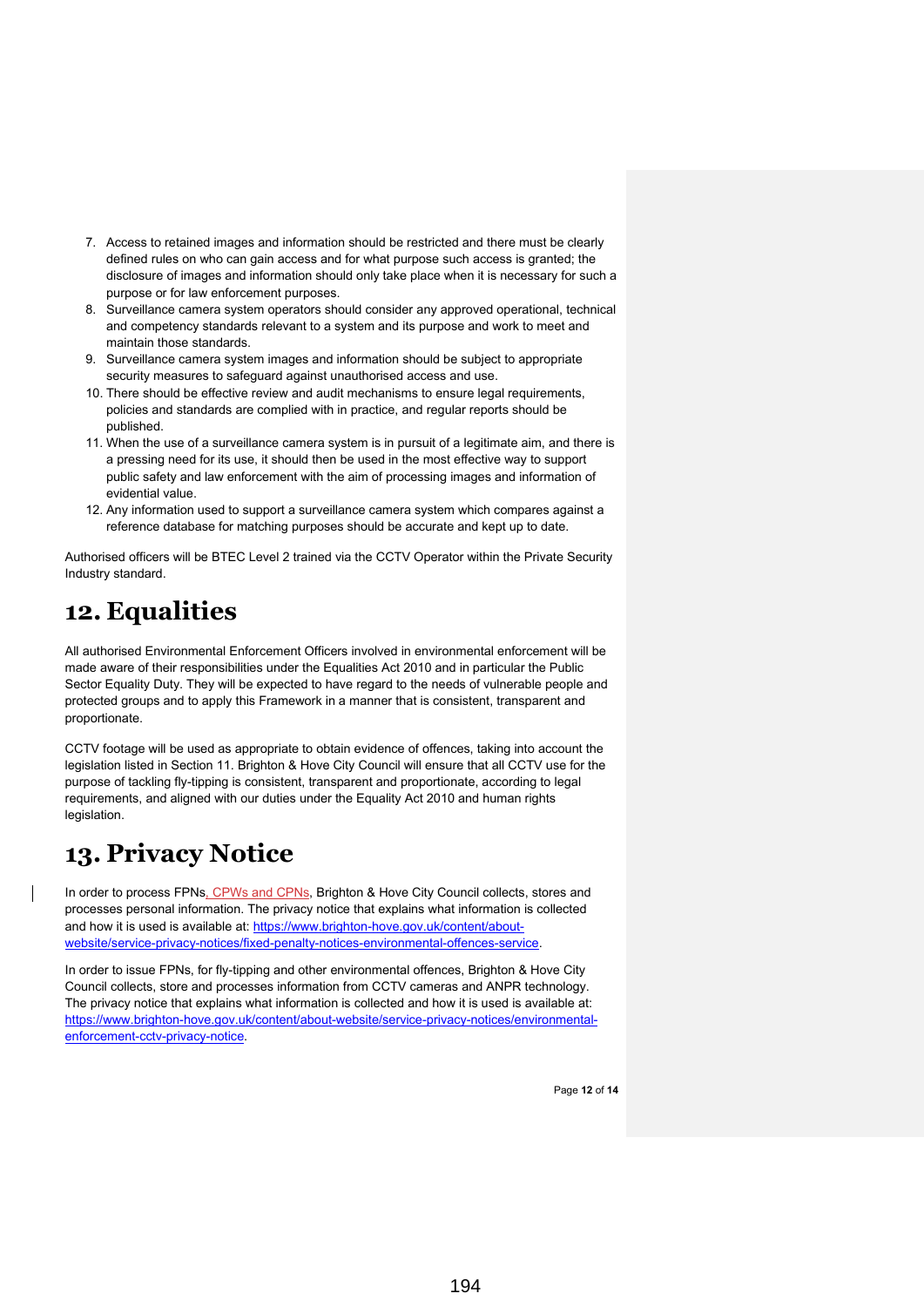# <span id="page-12-0"></span>**14. Dogs Exclusion Order**

#### **Description of land, or lands, to which the Order applies**

All those areas situated within the City of Brighton & Hove as described for the purposes of identification below, being land which is open to the air and to which the public are entitled or permitted to have access (with or without payment). For the purposes of this Order, land which is covered is to be treated as "open to the air" if it is open at least one side.

#### 1. Children's Play Areas

All children's play areas in the City of Brighton & Hove enclosed by fencing and containing play equipment.

### 2. Cemeteries

- a. The following cemeteries subject to the exception set out in paragraph 2.b below:
- Borough Cemetery (Woodvale), Lewes Road
- Extra Mural Cemetery, Lewes Road
- Borough Cemetery, Bear Road
- Jewish Cemetery, Bear Road
- Meadowview and Lawn Memorial Cemetery, Warren Road
- Hove Cemetery, North and South, Old Shoreham Road
- Portslade Cemetery, Victoria Road
- b. The Order does not apply to persons attending a funeral or remembrance service or visiting a grace or to persons residing in the premises of the cemeteries specified at 2a above. In these circumstances dogs must be kept on leads at all times

#### 3. Gardens and Parks

The enclosed gardens of the following city centre squares:

- **Brunswick Square**
- Norfolk Square
- Russell Square
- Bedford Square
- Clarence Square
- Powis Square
- Pelham Square
- Regency Square (North End)
- New Steine Square

The following parks and gardens:

- **Steine Memorial Gardens**
- Kipling Gardens, Rottingdean
- The Rockery, Preston Park
- **William Clarke Park, Picton Street**
- Saunders Park (excluding the fenced dog area to the South West corner of the park), Lewes Road

4. Beaches

Page **13** of **14**